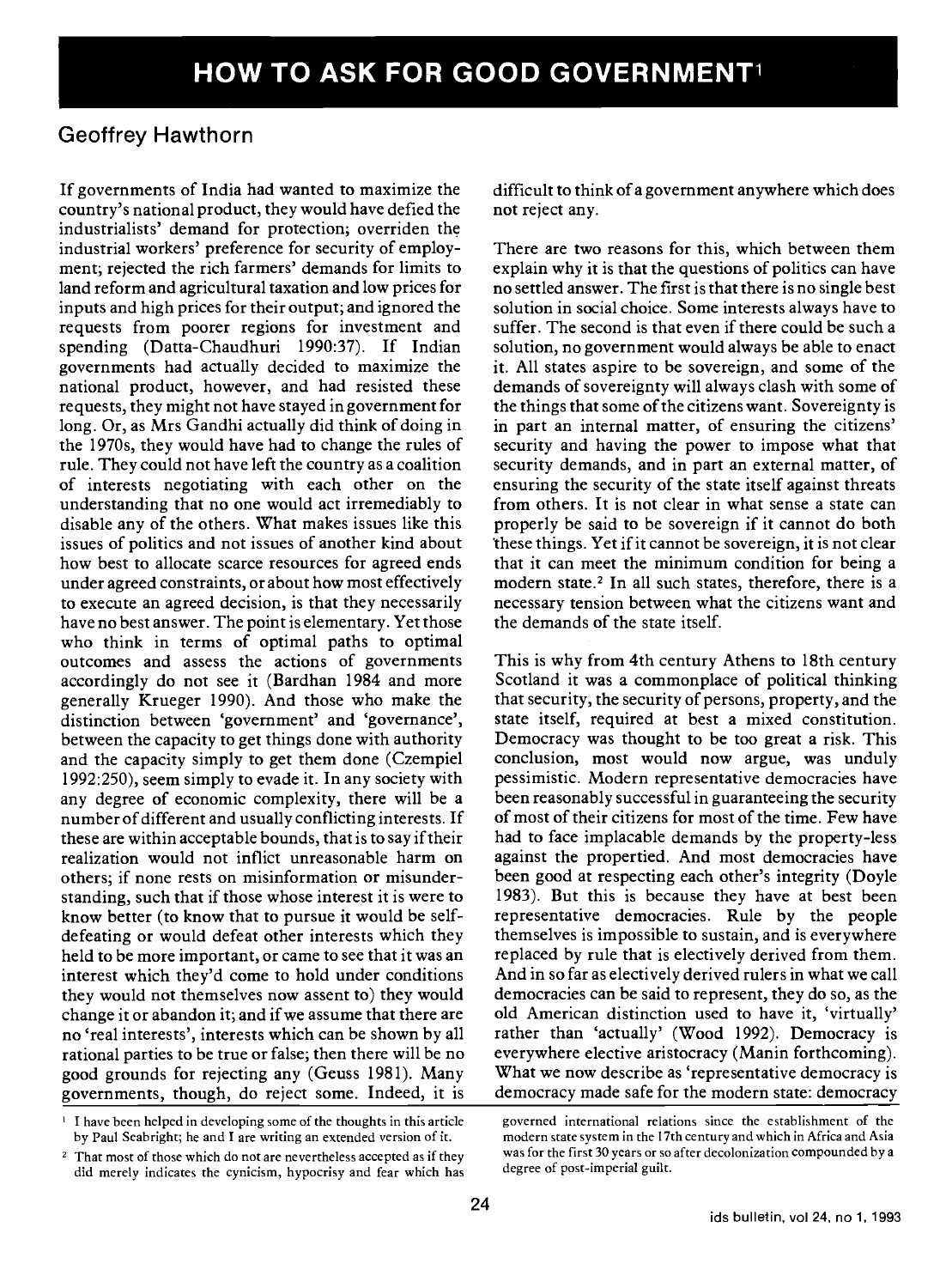converted from unruly and incoherent master' or so it once was feared 'to docile and dependable servant' (Dunn 1992:248).

In so far as 'good government' means 'good politics' and not just 'good governance'  $-$  the capacity to get some particular thing done  $-$  there can therefore be no settled answer to what it consists of. Any answer will depend upon which interests are thought important and upon judgements about how best, constitutionally and institutionally, to satisfy the ones that are. International bankers will have one set of interests; aid donors will have another; the guardians of the state will have yet another; and the citizens will have others again. It would seem to be true, and would seem also to be final, that the answer to the question of 'good government', in so far as it is not simply resolved by who has the power to impose their interests on those of others, will merely depend on what one's own interest in government happens to be.

This conclusion, however, is too simple. It is the conclusion to an argument which starts from the assumption that one should proceed in politics by considering interests as preferences, calculating on the basis of these preferences what utility or consequence to pursue, and if there is the causal knowledge and the practical capacity, deciding what then to do. This assumption, however, the assumption of what is often loosely called 'utilitarianism', of what can more precisely be described as 'sum-welfare consequentialism', is questionable (Sen and Williams 1982). To rely solely on expressed preferences quite apart from the well-known difficulties that arise in trying to weigh and aggregate them can lead one to overlook the fact that these are 'shifting and endogenous rather than exogenous, and as a result are a function of current information, consumption patterns, legal rules, and general social pressures', and are not prior to politics (Sunstein 1991:10). In concentrating on the consequences of preferences rather than on the question of for whom they are the consequences they are, a sum-welfare consequentalism can lead one to overlook or even override the identities and integrities of the entities, individuals, groups and whole nations whose welfare is at issue. And in its assumption that a single incontestable decision can be taken with the use of purely technical procedures, perhaps through an in the circumstances in which it finds itself, a accurate survey and summation of the preferences, it reveals by an informed central power, a sum-welfare consequentialism pre-empts the question of what kind of politics it requires. It can also lead one to overlook the question of which preferences are the proper province of government and which are not.

The standard alternative to such consequentialism is a contractualism (Scanlon 1982). There have been and continue to be many suggestions for what the terms of a

social contract should be. If we are thinking about the good government of modern states, we can start from the presumption that their rationale is to maximize the benefits of social co-operation. That is to say, the reason for having states at all, and the standard by which we might now assess them, not the way in which we might explain them, is that they can do what individuals and the institutions of 'civil society' severally or together may want to do but by themselves cannot. A state which obstructs more than it facilitates is accordingly bad; one which facilitates more than it obstructs is not necessarily. In the modern world, as distinct from that of the late l640s and early 1650s, when the idea of the modern state can be said to have crystallized (Skinner 1989), states are standardly expected to provide not only for the security of their subjects against attack from each other and from other states, but also to furnish the conditions in which its citizens can maximize their well-being (Dasgupta 1990). It is these conditions, of security and well-being more generally, that we can expect any modern state to try to maximize.

A modern contractualism would also be pluralist. It would reject prior conceptions of the good, or people's expressed preferences for one or another substantive outcome, in favour of conceptions of what has been described as 'the right'. In Sen's now familiar way of putting it, it would not be concerned with realizing particular levels of wealth or with supplying particular sets of commodities or with satisfying particular sets of utilities or actual or revealed preferences; it would not concern itself with these or other things as ends. It would concern itself rather with means, with people's 'capability' to 'function', to meet the minimum standards of human decency and beyond that, to go on to realize, within acceptable and practicable limits, whatever ends or goods they wish to realize (Sen 1987). It would also insist that not all components of the standard of living, or well-being, or whatever one wants to call it, can sensibly be the province of the state; for the purposes of public policy, it would say, the standard of living consists only of those components 'the enhancement of which would be the appropriate subject of a social contract between individuals wishing to share the benefits of social co-operation' (Seabright n.d.: 9, 13). Acknowledging pluralism, such a contractualism concludes that to the best of its ability, government has an obligation not actually to decide what the appropriate standard of living or any other substantive good or outcome is, and then to work towards it, but to provide the rights, entitlements and empowerments with which its citizens can themselves decide and act effectively to realize whatever it is that they want to realize.

Such a contractualism is not, of course, without its own internal difficulties. There is the question of the time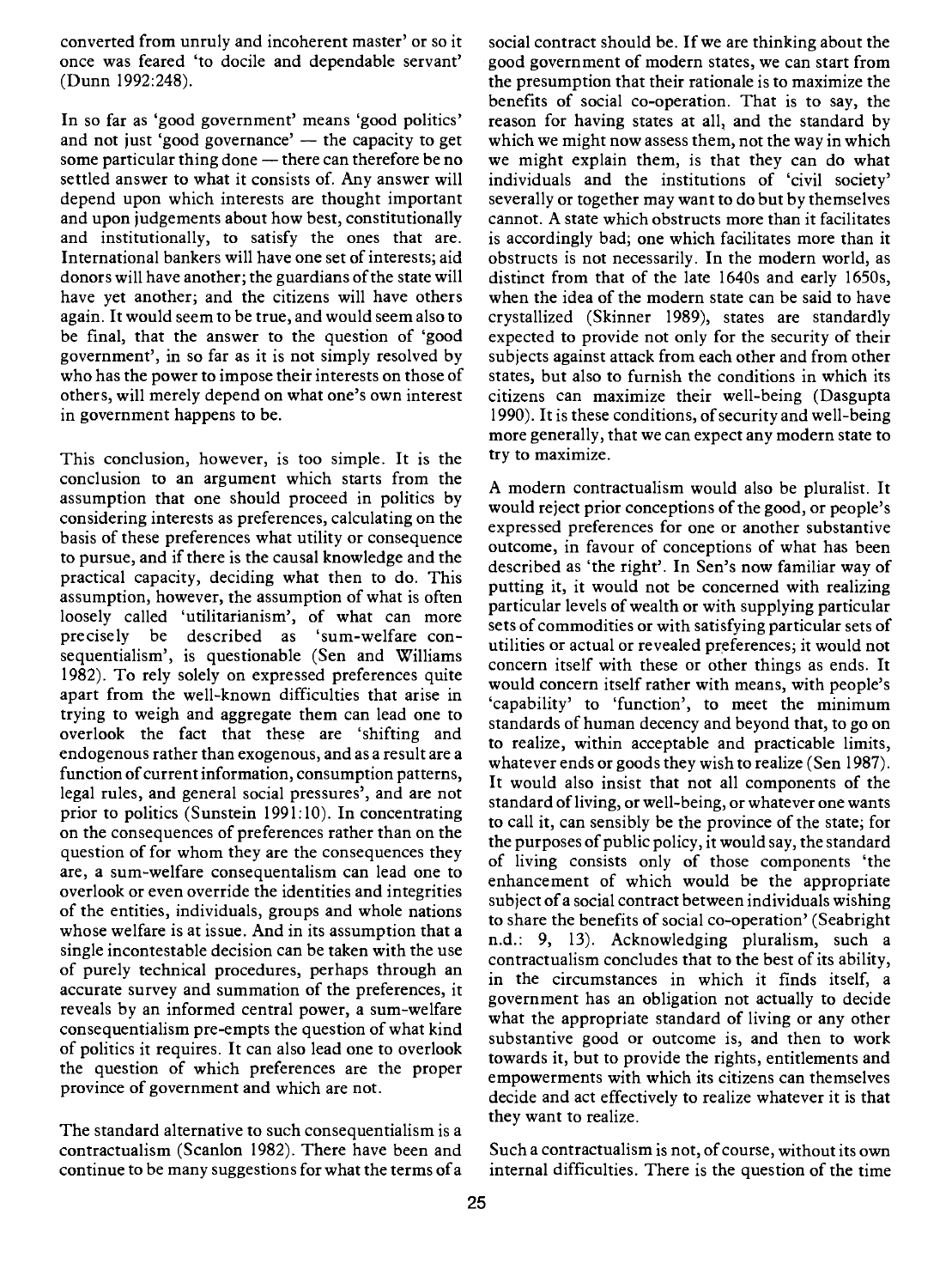period over which 'the benefits of social co-operation' are to be considered; the question of what the desirable rights or entitlements and empowerments are, and of how they might be guaranteed; the question of what in general in modern societies and in any particular case is to be included in 'the standard of living' and what the actual standard should be; the question of which components of this standard, and which other rights and entitlements, are 'appropriately' a matter of implicit contract between the state and its citizens; and the question of how to decide between those rights and entitlements which conflict. Moreover, the line between the consequentialist and contractualist positions itself is not sharp. What rights, entitlements and empowerments are thought desirable will turn in part on what the consequences of the citizens' being able to exercise them are thought to be. Moreover, if the desirability of this or that right depends on what these consequences will be, and if these consequences conflict, as they are likely to do in a plural society, then the rights and entitlements (and by extension the empowerments too) will also, as Dasgupta puts it, have to be 'traded' (Dasgupta 1990). Contractualism does not do away with questions of politics.

Nonetheless, it does avoid the objections to sumwelfare consequentialism. It also provides a criterion with which to decide how good governments are. This is, simply, whether they are acting to maximize the benefits of social co-operation. In political theory, this has usually been used as a criterion with which citizens can assess their own government. But it can also be extended by one government, or by an analogous institution, like the World Bank or the United Nations, to assess another. If our confrontation with another government is purely notional, and is not a real relation, the decision will be private, and have no public purchase. If however the relation is real  $-$  that is to say if we, whoever we are, have a relation with another state in which what that state does has consequences for us as well as its citizens  $-$  this will not be so.

Consider the example of the relation between a donor and a Third World state. This could be seen in at least three ways. In the first, the donor can be seen to have a relation with the state as regime, that is to say, with those who direct it. In this case, if those in office in the regime in question accept the conditions that the donor imposes, fine; and if not, not. In the second, the donor can be seen to have a relation with the regime as the representative of the citizens of the state. In this case, if the citizens are in favour of the suggested conditions, fine; and if not, not. In the third, the donor can be seen to have a relation with the state in question as the agency which has a contract to maximize the benefits of co-operation in its territory. In this case, if no-one, donor, government or citizens, can reasonably reject the claim that the donor's conditions satisfy this

26

criterion, then fine; but if any of them can, then the donor's conditions have to be reconsidered.

This is, as it stands, very general. And it obviously does not remove the need for complex and particular judgements. But it does discriminate. All international financial institutions, like the IMF, and some multilateral donors, like the World Bank, have been concerned entirely with outcomes, have had a clear idea of how the outcome that matters to them might be achieved, and have tried to avoid questions of politics. They have been straightforwardly consequentialist. (This is why they like to talk of 'governance'.). But in their relations with a recipient they have come to see themselves as entering a contract. This is financially to support a government if and only if, with due allowance for slippage, that government agrees to implement a specific set of policies. This is a contract of the first of the three kinds I have mentioned, a contract with the government, in effect with the economic ministries, rather than with the citizens or with the state as the maximizer of social co-operation between the citizens. Other multilateral donors, like the European Bank for Reconstruction and Development (EBRD), and many bilaterals, like the French government in Africa in the later 1980s, have been concerned with outcomes that are pursued under more explicitly political conditions. ('In contributing to economic progress and reconstruction', states the first chapter of the agreement setting up the EBRD, 'the purpose of the Bank shall be to foster the transition towards open, market-oriented economies and to promote private and entrepreneurial initiative in Central and Eastern European countries committed to and applying the principles of multiparty democracy, pluralism and market economics'.) This is a contract of the second kind, with governments as representatives of their citizens. Or at least, it is a contract of this second kind unless there is a further and unstated assumption that social co-operation within any state can only be maximized if the politics through which the government of that state holds power is of a particular kind. If there is such an assumption, it is a contract of the third kind.

If it is a contract of the second kind, however, then it is not well grounded. The citizens' preferences, I have argued, are not paramount. If, on the other hand, it is a contract of the third kind, it is unacceptably preemptive. It is perfectly possible that neither the government of a state nor a majority of that state's citizens believes that the benefits of social co-operation are in fact best served by a competitive multi-party democracy. And it is perfectly possible that they could be right in that belief. This has arguably been so in the recent past. Mobutu, for instance, like some other African presidents, has always claimed that to allow a competitive multi-party democracy in Zaire would be to licence disorder. The claim may now be strained like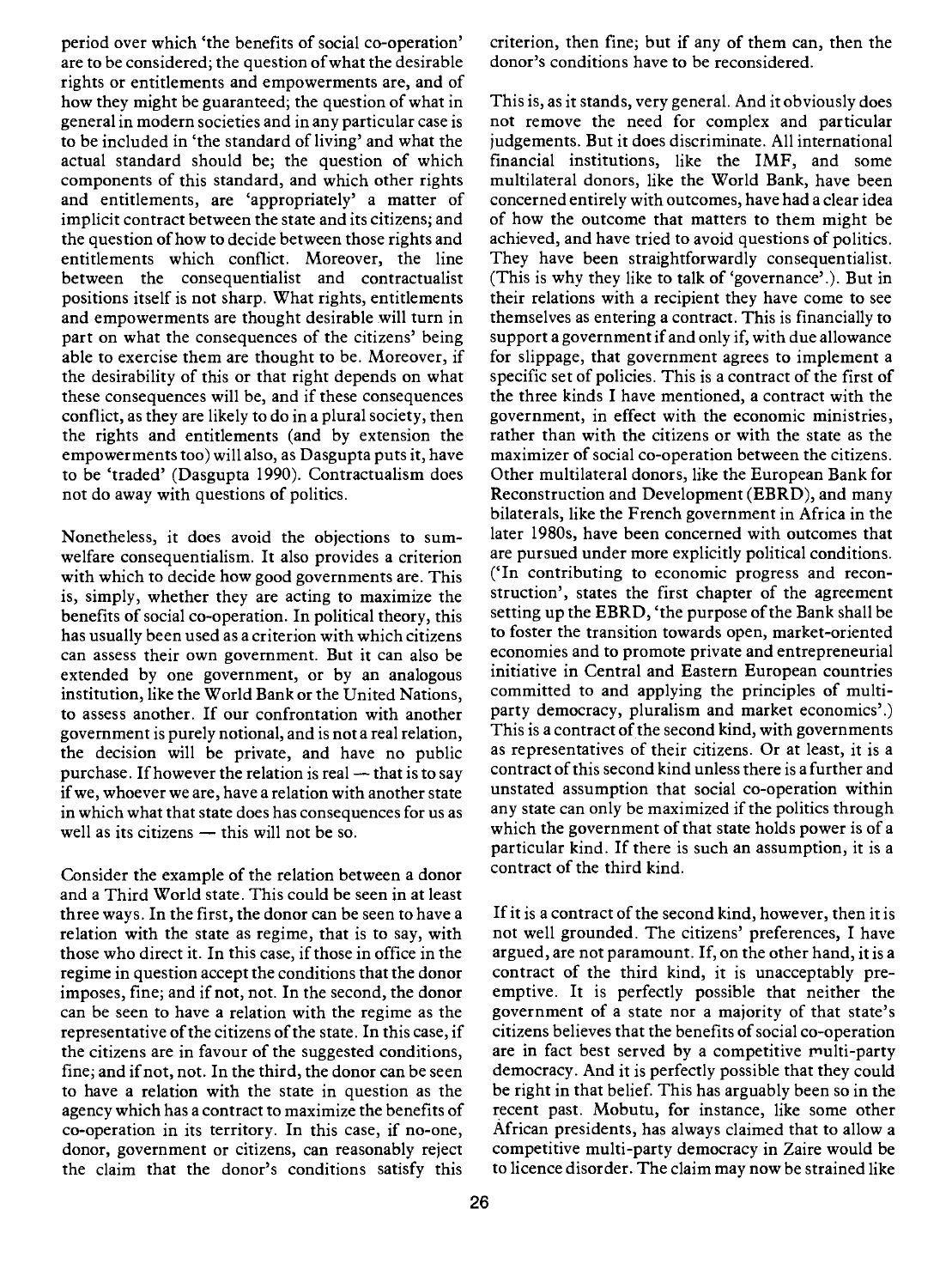Moi's in Kenya in the early 1990s; it has certainly been self-serving, but in the years after the civil war in Congo-Kinshasa between 1960 and 1965, it was not self-evidently false. Likewise, the factional disputes within Chang's Democratic Party in South Korea in 1960 and 1961, and his consequent inability to form stable cabinets and govern effectively, made it easier for Park Chung Hee and Kim Jong Pil to justify and consolidate the coup against him which they'd initially planned against Syngman Rhee before Rhee and the First Republic fell (by other hands) in 1960. Exploiting the discredit into which political competition had fallen in Chang's Second Republic, and playing on fears of renewed attack from the north, these officers made a tacit bargain with South Koreans that they would forsake an open democracy for security and prosperity. It is of course possible now to argue that in each of these two cases, the risks of a competitive electoral politics were overstated. The conflict in Congo-Kinshasa was exacerbated by the fact that at a hot moment in the Cold War, the United States and the Soviet Union decided to contest each other there. But when that conflict was over and the Soviet Union had retreated, most Congolese were impoverished and exhausted, and had Mobutu been willing to share power, a competitive democracy might have been peaceful. In their own history before and after the Japanese occupation, Koreans, like the Congolese before Leopold's Congo Free State and the subsequent Belgian occupation, had had little or no experience of competitive democracy and the rules which it requires to work. But Chang did manage to secure the redirection of economic policy on which the subsequent success of Park and Kim's coup depended, and it might in retrospect seem that there was no reason why, with will and some skill, the country could not, like de Gaulle's Fifth Republic at the end of the 1950s and the beginning of the 1960s, have implemented the new policy in the midst of incipient civil war. These, however, are the judgements of hindsight. It is much less easy persuasively to claim that looking forward from Kinshasa in 1965 or from Seoul in 1961, open political competition would have been a rational choice. In each country, security, and the authority of the state to provide it, were at a premium, and such competitive democracy as there had already been had turned into a self-defeating shambles. Those who established the European Bank for Reconstruction and Development in 1990 presumably thought that the world had changed. After 1989, external threats to nation-states had all but disappeared. Governments predicated on 'national security', therefore, were no longer defensible. For many parts of the world, including those countries in Central and Eastern Europe which the European Bank was set up to help, this may be correct. But internal disorder or the real threat of such disorder is still widespread in what was Yugoslavia, in republics in the former Soviet Union, in Turkey, Iraq, India, Sri Lanka, Myanmar, Cambodia, and Indonesia, in Peru, and in Africa from Algeria to South Africa. If Przeworski is correct, that democracy is about rules, not outcomes, and that competing parties will only accept defeat if they can be sure that the rules will stay in place and give them a chance of victory in the future (Przeworski 1991:1040); and if Schumpeter was right, that such rules will only be accepted if there is widespread agreement on the general shape and direction of the society and if not too many issues are politicized (Schumpeter 1950); then it may be asking too much to expect many of those citizens who are protesting against what their regimes are doing to them to accept such rules.

Moreover, internal disorder is not always incidental to economic development. In its earlier stages, which can be prolonged, such development is notoriously uneven. It can disproportionately benefit one sector, or class, or gender, or region. It can also actively disbenefit others. It can accordingly produce new discontents and divisions. It can also itself be pursued, and often has been, as a tacit civil war. It can require decisions about how to allocate or more painfully reallocate existing assets, new resources and immediate benefits. For this reason, and because they have to be effective, often to be long-term, these are not decisions that are always best arrived at through open political competition or an attempted compromise between existing interests. They can be decisions that are better taken outside the arenas of electoral contest altogether. But if it is difficult reasonably to reject the claim that the development in question makes sense, that is to say to argue that in pursuing development in this way the state is in the medium or long run not maximizing the benefits of social co-operation, it may also not make sense for donors to insist that a condition of continuing to support it is that the government which is directing it be 'democratic'. Drastic measures can require drastic politics. The demands of financial stabilization and structural adjustment, in which heads of state and ministries of finance are asked by the donors to assume exceptional powers, and by which the poor are disadvantaged, but which are not everywhere and always wholly unreasonable, are only the most recent cases in point.<sup>3</sup>

Alternatively, it may be that even if formally democratic, and so on the face of it acceptable to those donors for whom constitutional democracy is a desirable pre-condition, a regime is able to work its constitution and exploit its other advantages in such a way as to stay in power without effective opposition at all. Yet on the maximization of co-operation criterion,

<sup>&</sup>lt;sup>3</sup> The exceptional powers are frankly explained by William Rhodes, banking community's response to the debt crisis of the 1980s who is now the vice-chairman of Citicorp and led the international (Rhodes 1992).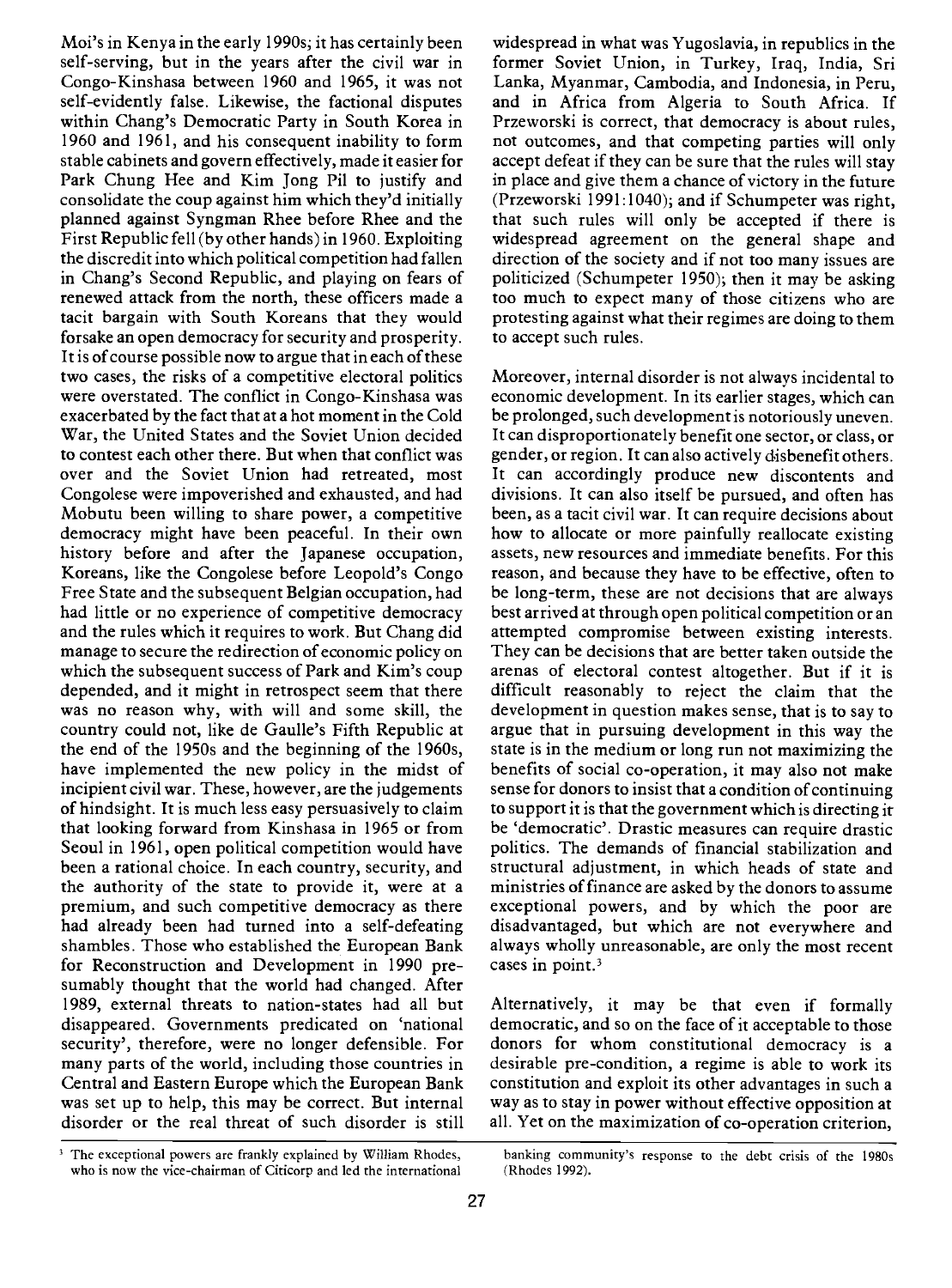the likely benefits of its rule to its citizens may be sufficiently promising to justify external support (Ascherson 1992a, 1992b). This is what might be said of some states now in Central and Eastern Europe, which Ascherson has in mind; it might also be said of Mexico, where despite the vigour of his other reforms, Salinas still resists the pressure to open the ruling Party of the Institutional Revolution to full political competition, or of Vietnam, or Sri Lanka, or Ghana, indeed of a host of Third World states; and it can certainly be said of Italy at least until the early 1990s and of Japan still. And if there is anything in the belief that a degree of 'development' is conducive to a more truly competitive politics, such support may in time produce what is by this standard a more acceptable set of political rules.

But suppose that it can reasonably be said that a regime is not acting in such a way as to be maximizing the benefits of social co-operation among its citizens, and that it therefore fails this test of good government. On what grounds could a donor then refuse aid, or insist that if aid is to continue, the policies must change? It is important to see that this is only a question either if it is assumed that governments do adequately represent their citizens and that the citizens' preferences are sovereign, an assumption I have already questioned; or if it is assumed that the sovereignty of states themselves, as states, is sacred, and overrides all other claims. This, in the world that was established in 1648, has been a common argument. The delegates who met in Westphalia then to negotiate the end of the religious disputes of the Thirty Years War were clear and almost unanimous: princes must be considered to be absolutely sovereign over their territory, and could have good reasons to go to war if and only if this sovereignty was threatened. After almost exactly another 300 years, in the course of which arguments from nationalism and democracy had modified existing defences for the internal authority of the state, the authority of the prince or sovereign himself, or the authority of what Hobbes in 1651 recast as the impersonal sovereignty of the state itself, and in the course of which existing justifications of empire had been rejected by the United States and the Soviet Union (and with the support of these two powers, by a majority in the new United Nations), these old arguments for the absolute sovereignty of states were extended to make them arguments for the absolute sovereignty of states-as-nations. The United Nations' Declaration on the Granting of Independence to Colonial Countries and Peoples in 1960 put it plainly: all 'peoples', it said, had a right to 'self-determination', and no 'inadequacy of political, economic, social or educational preparedness should. . . serve as a pretext for delaying [their] independence'. Until then, all states had been defined by force. Now, sovereignty was not just a condition which, when successfully fought for, had to be respected; it was also something that had to be

conceded to those who, being nations, had a right to it. On what grounds could anyone now override this argument?

A conventional answer is, if a state is violating the 'human rights' of its citizens. There are two distinct arguments for such an answer. The first and more extreme is simply that a certain set of basic rights has precedence over the claims of any state. The second is that states have a duty to acknowledge these rights, and that if they don't, they are breaking the implicit contract they have with their citizens. This is more consistent with what I have been arguing here. It is also more practical. For against the first defence, there is the simple fact that there is (as yet) no authority above all states which has the power to enforce decisions on them. (An International Court of Justice exists, but its iudgements are not binding.) For all the talk of 'international society', there are still at best associations of states, like the United Nations itself and the European Community, or institutions, like the World Bank, in which individual states have the say (Mayall 1990). In practice, it is still only states which, severally or together, can talk to and act on other states.

But why should states concern themselves with the rights of other states' citizens? Once again, there seem to be essentially two arguments. The first and more general is an extension of the conclusion that was reached in Westphalia in 1648. There, it was supposed that states had a responsibility for the security of their territories and the subjects in those territories. That was the thought which Hobbes spelt out as a justification for the new modern state's internal authority. Now, more than 300 years later, it is widely assumed that states have responsibilities beyond security, and beyond extending the civil and political rights of citizenship itself, to provide 'social rights'. In the late 20th century, the argument is increasingly that the right to rule implies a more extensive set of duties. This is the kind of social contract that I have gestured at here. In fact, of course, many states which fall down on such duties, and also those which acknowledge that others do, have an interest in inaction. It is one thing for Brussels to press London on this matter, or for Paris to press Cotonou. It is quite another for Beijing to support action in the Security Council against Colombo's treatment of the Sri Lankan Tamils, or for Moscow to support action against Belgrade's treatment of ethnic Albanians in Kosovo. To do so would be to hostage their own future fortune. They will prefer to stay with the principles of 1648. (It is also more difficult, as donors privately acknowledge, to press an India or a Brazil than it is to press a small African state.) This first argument for states' concerning themselves with the rights of citizens in other states, therefore, may be morally persuasive, but in the existing Realpolitik of relations between First World states and many within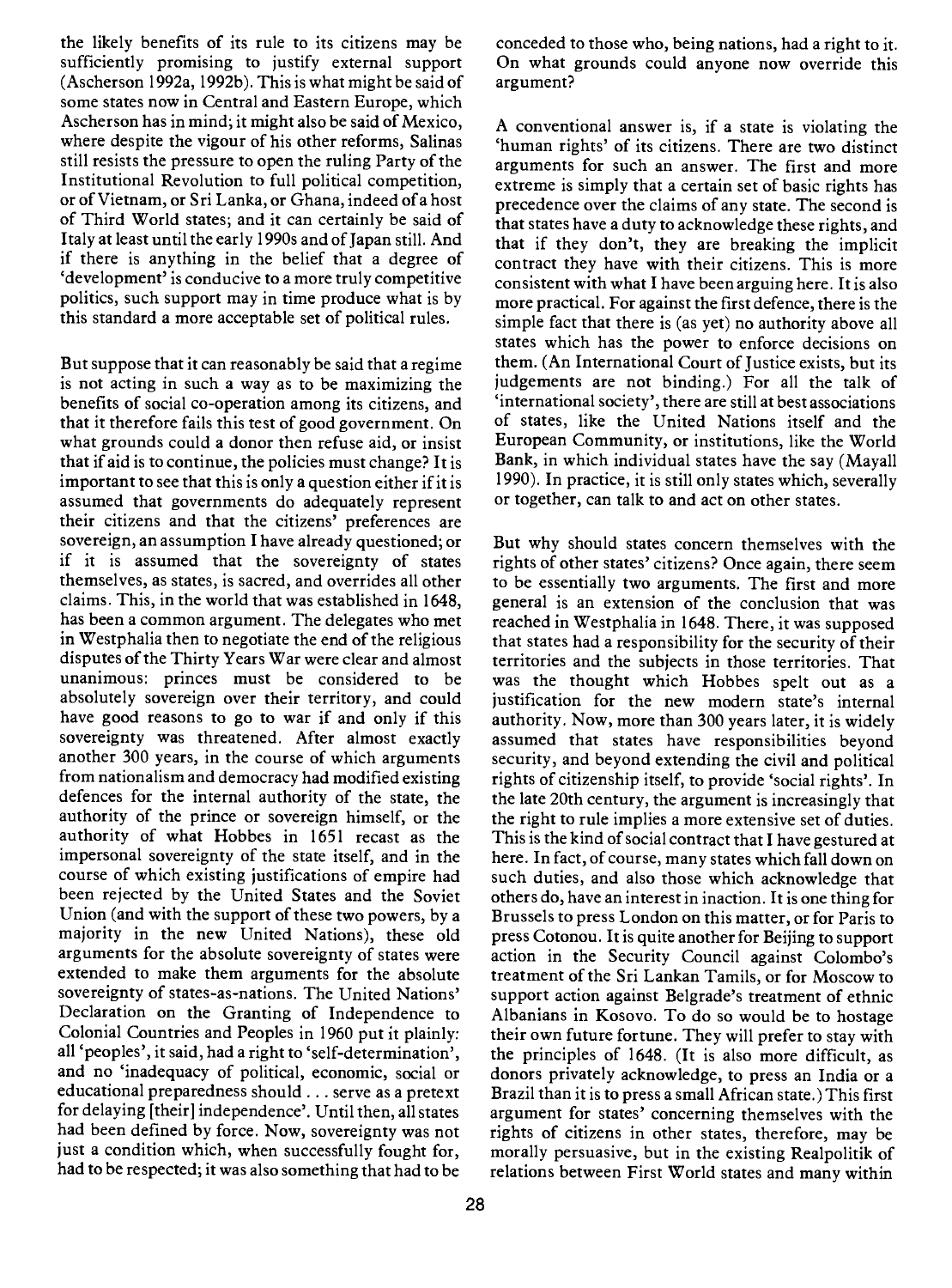the Third World, and of relations also between most Third World states themselves, it will not have much bite.

The second of the two arguments, however, could have. States in their role as donors, and a *fortiori* the international institutions whose raison d'étre is to be donors, exist solely and explicitly to improve the standard of living or well-being of the citizens of other states. That's to say, on the line of thinking I have been pursuing here, they exist to ensure that the social rights of the citizens of these states, and those civil and political rights without which these social rights as claimable rights would be incomplete, are extended and observed. States, in short, are assumed to have a contract with their citizens to provide the best possible conditions for an improvement in the standard of living. Donors exist to improve the conditions for improvements in standards of living. They can accordingly be seen to put themselves under an obligation to assist states which do their best to observe this contract with their citizens, and to have reason to argue with those which do not.

This conclusion has two attractions. In the first place, it satisfies the intuition that donors, including states in their role as donors, should not be indifferent to the politics of the states whose citizens they exist to help, yet sidesteps the strong support still for the assumption, outdated though this may be, that no state, as a state, should 'interfere in the internal affairs' of another. Indeed, it is consistent with the thinking that does now guide many donors. The economists in the IMF and World Bank and elsewhere who argue that states should spend less on inefficient production, invest in the infrastructure, and do more to raise taxes; those in the EBRD and the foreign ministries of some Northern states who ask for fair and open elections; as well, of course, as those negotiators who insist that choices to make. But the pure types of modern political prisoners be freed before aid is disbursed, are not necessarily misguided. But they run the risk of imposing their own particular interests, economic and political, in circumstances where these may not be appropriate, and of exciting aggravation where they could avoid it. The attraction of the kind of contract I have been suggesting here is that it can accommodate these particular interests as long as they meet a wider test: the test not of whether they are positively acceptable to the recipient that is too strong, but of whether, once the principle in the contract itself is accepted, the relevant parties could not reasonably reject them (Scanlon 1982; Nagel 1991).

This is the other attraction. The conclusion allows for a great deal not reasonably to be rejected. This matters. Not only is it unproven that the failures of government always and everywhere outweigh failures of the market. There are also radically different conceptions of just what does count as maximizing the benefits of co-

operation. The present impulse in thinking about 'good government' for development comes from the United States, and present conceptions of good government reveal their origins (Kruger 1990). As I have said, the American argument has been that everyone has their particular interests, those of the citizens are sovereign, and the actual representation of their particular interests is the ideal. Hence the ideological attractions of 'the market', in which it is supposed that each person can pursue his or her interests without any mediation at all. In politics, however, virtual representation is the reality, and politicians and those who execute political decisions must always therefore be suspected of pursuing their own particular interests at the expense of others. Such suspicion may often be justified, even if the old American grounds for it, that politicians are just one more set of citizens with particular interests, may be too simple. In all other representative democracies, however, virtual representation is accepted for what it is, the tribute that the democratic aspiration pays to the modern state. The state is presumed to have information that the citizens do not, to be able to interpret it in ways that the citizens cannot, and to be able to act on it and to do so unless there is evidence to the contrary in what it takes to be the common good. Indeed, in many of these other democracies, not least those now in East Asia, it would be thought absurd to suppose that each citizen's interest, let alone the interests of all, would best be served by devolving decisions to them. It is taken for granted that the state exists to maximize the benefits of co-operation or at least, of co-ordination, and that without it, there would be a radically sub-optimal disorder. In some other cultures, it is true, including many in sub-Saharan Africa, politics is seen in a different way, as a means of enriching oneself and one's own people, and there has been little or no conception of any wider good (Hawthorn 1993). Here, the donors have more difficult government  $-$  the actual rather than virtual representation of all particular interests (urged in Pennsylvania in the 1780s); electoral competition between the virtual representatives of one political class which agrees on a mixed economy (Britain in the 1950s), factional competition within an effectively uncontested party of virtual representatives in a directed market economy (Japan since the late 1950s), the use of office solely for personal gain (Zaire in the 1 980s, not to mention North Korea all through) are rare. In most states now, including most of those in sub-Saharan Africa and the rest of the Third World, there are elements of each. This second attraction of the contractualist formulation is that it provides a criterion of good government but allows many readings of what that might actually consist. The onus is on the donors reasonably to reject what the recipients suggest; not on the recipients to agree that what the donors suggest is acceptable.